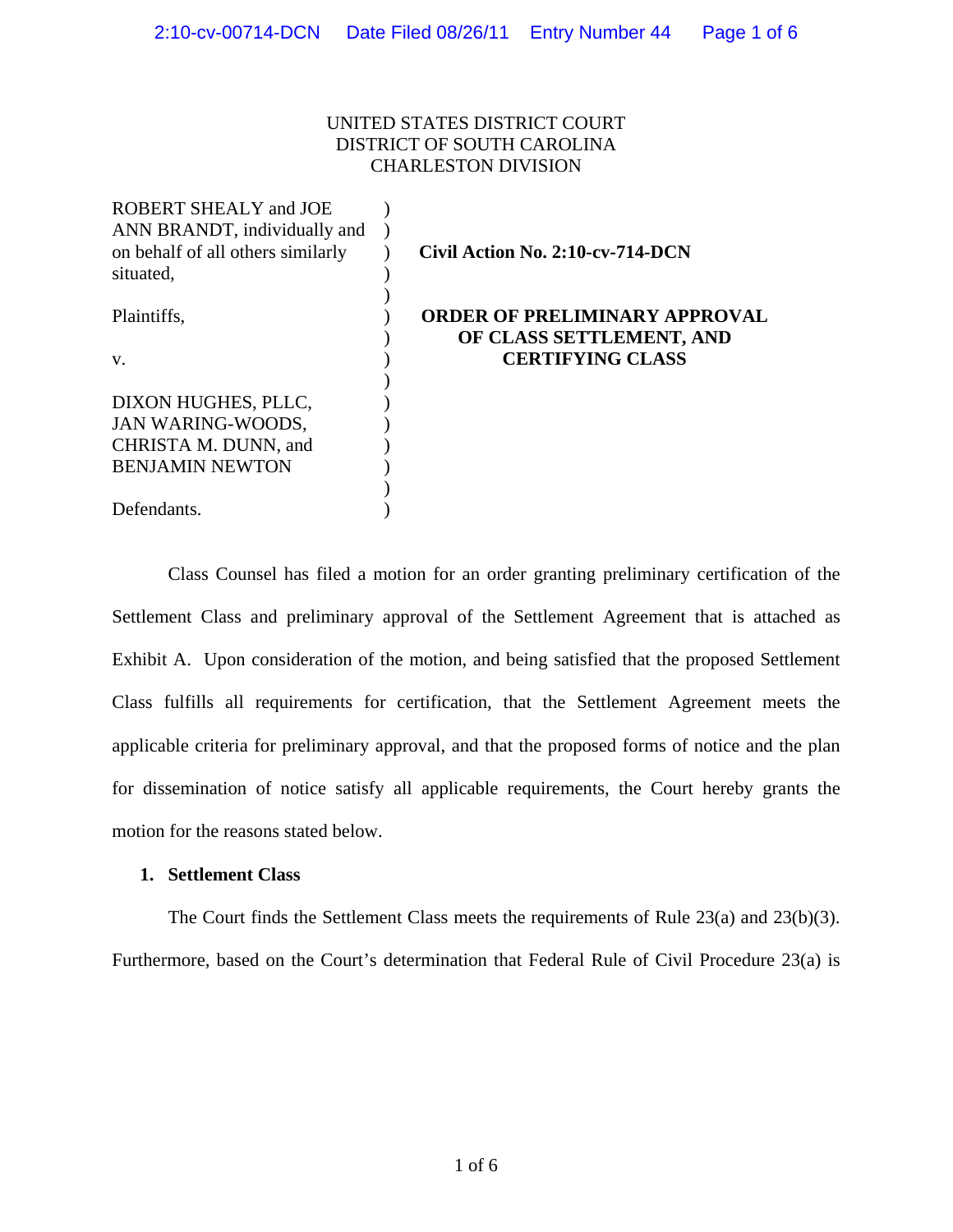satisfied when interpreted in conjunction with the objective of facilitating settlements, the

Settlement Class is hereby conditionally<sup>1</sup> certified and includes:

All those persons and entities who invested in any of the investment pools managed by Parish as of February 22, 2007. Excluded from the Class are the Defendants; subsidiaries and affiliates of the Defendants; the officers, directors and employees of Defendants and members of their immediate family, their legal representatives, heirs, successors or assigns and any entity in which any of the foregoing has a controlling interest; Parish and members of his immediate family; Parish Economics; employees of Parish Economics and members of their immediate family, their legal representatives, heirs, successors or assigns and any entity in which any of the foregoing has a controlling interest; Battery Wealth Management Inc. and their officers, directors and managing employees; Robert Pearlman and members of his law firm and immediate family members; and any other attorney, accountant, computer programmer or other professional that provided professional services to Parish and/or Parish Economics, and any person or entity who prior to the date of this agreement has initiated or settled any lawsuit or claim against Dixon Hughes, PLLC, Jan-Waring Woods, Christa M. Dunn and/or Benjamin Newton relating to any investment with Parish Economics.

# **2. Preliminary Approval of Settlement**

 $\overline{a}$ 

The Settlement Agreement requires the Defendants to deposit \$500,000 for the settlement of the claims of the Settling Class, inclusive of attorneys' fees, litigation costs, and administrative costs. The parties have also agreed that the Named Plaintiffs for the Settlement Class, Shealy and Brandt, will seek an incentive award from the Court in the amount of \$3,500.00 each for their role in prosecuting this action.

The Settlement Agreement was reached as a result of arm's length negotiations by counsel experienced in complex litigation and the proposed Settlement appears, upon

<sup>&</sup>lt;sup>1</sup> The Court certifies the proposed Settlement Class on the understanding that, in the event that the Settlement Agreement shall be terminated for any reason, the Defendants shall retain the same rights to oppose certification of a class that they had prior to the execution of such Settlement Agreement.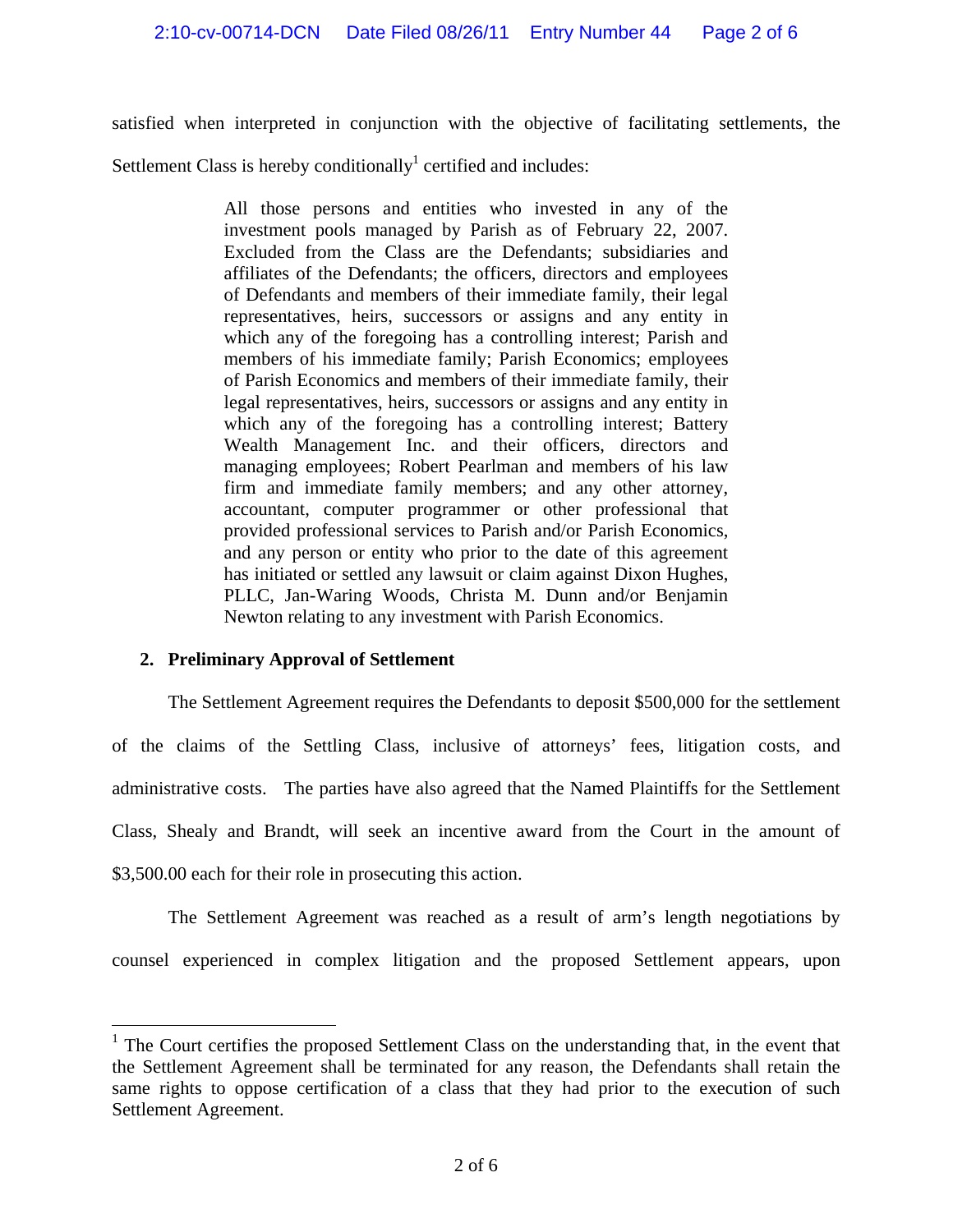## 2:10-cv-00714-DCN Date Filed 08/26/11 Entry Number 44 Page 3 of 6

preliminary review, to be within the range of reasonableness warranting providing notice to the Settlement Class members and proceeding with a Fairness Hearing. In making this determination, the Court has considered the current posture of this litigation and the risks and benefits to the Settling Parties. Accordingly, the Court grants preliminary approval of the Settlement Agreement.

The Settlement Agreement will be submitted to the Settlement Class members for their consideration and for a Fairness Hearing as provided below:

#### A. Notice to Settlement Class.

The Court has considered the notice plan set forth in the Settlement Agreement and the proposed form of Notice (which shall be mailed to all individual members of the Settlement Class) submitted in support of the Motion for an Order Granting Preliminary Approval of the Settlement Agreement. The Court finds that the form and manner of notice proposed by the Settling Parties and approved herein meets the requirements of due process and Rule 23(e), provides the best notice practicable under the circumstances, constitutes sufficient notice to all persons entitled to notice, and satisfies the constitutional requirements of notice. On or before September 2, notice will be provided to Settlement Class members substantially in the forms of the Notice of Class Action and Proposed Settlement in Exhibit A to the Settlement Agreement. Class Counsel shall, at least 10 (ten) days prior to any Fairness Hearing, provide to the court and to counsel for the defendants the names of all persons known to be members of the class, and certification of mailing or other transmission of notice to them, and the names of any and all persons who have requested exclusion from the class.

#### B. Claim Form and Allocation.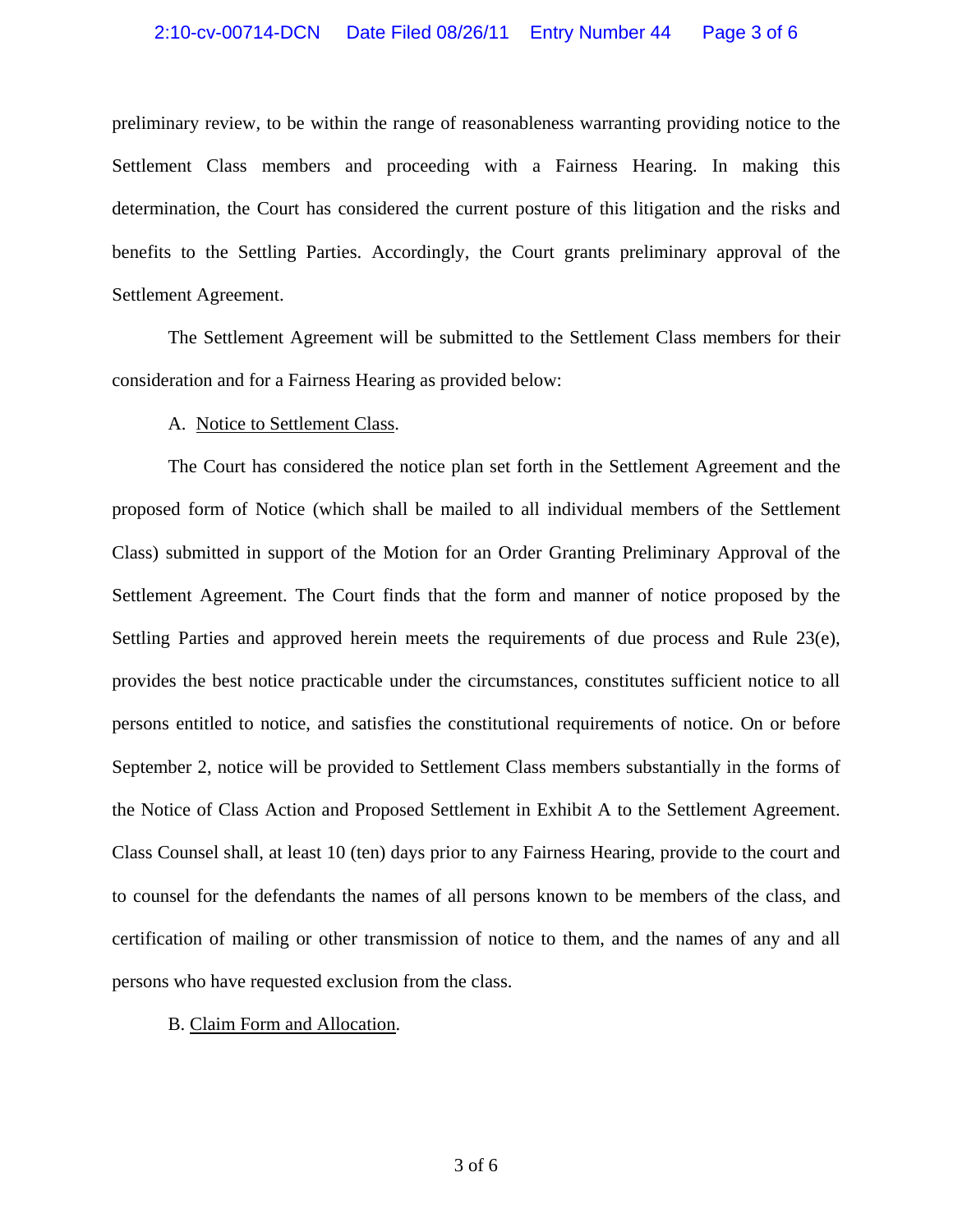The Court approves the Claim Form and Release, attached as Exhibit B to the Settlement Agreement. This Form shall be provided to the Settlement Class members in the mailing containing the Notice, and shall also be available upon request to the Claims Administrator or Class Counsel. The Court also preliminarily approves the allocations of Settlement Benefits set forth in the Notice.

C. Claims Administrator.

The Court hereby appoints the Court Appointed Receiver S. Gregory Hays as the Claims Administrator for the purpose of providing Notice and Claim Forms to the Settlement Class Members and for the purpose of processing claims. However, in the event that a Settlement Class Member objects to the amount of his or her claim as determined by the Claims Administrator based upon the records provided by the Receiver, then the Court will appoint an independent third party arbitrator to determine any dispute regarding the claim amount.

# D. Objections, Requests For Exclusion and Claims.

The Notice to individual Settlement Class members shall be substantially in the form of

Exhibit A, and include the following information concerning deadlines:

1. *Fairness Hearing.* A Fairness Hearing will be held on October 24, 2011 at 11:00 AM to determine whether the proposed Settlement is fair, adequate, and reasonable and should be approved by the Court. The Court may change the date of the Fairness Hearing without further notice to the Settlement Class.

2. *Comments and Objections.* At the Fairness Hearing, any person, upon a showing that he or she is a valid Settlement Class member, may appear in person, or through counsel, and may be heard in support of, or in opposition to, the fairness, reasonableness, and adequacy of the proposed Settlements. Such written objections must be filed with the Court no later than October 10, 2011. Copies of such written objections must be sent to counsel, by mail postmarked no later than October 10, 2011 at the following addresses:

| <b>Class Counsel:</b> | <b>Defense Counsel:</b>    |
|-----------------------|----------------------------|
| James M Griffin       | <b>Frederick Sharpless</b> |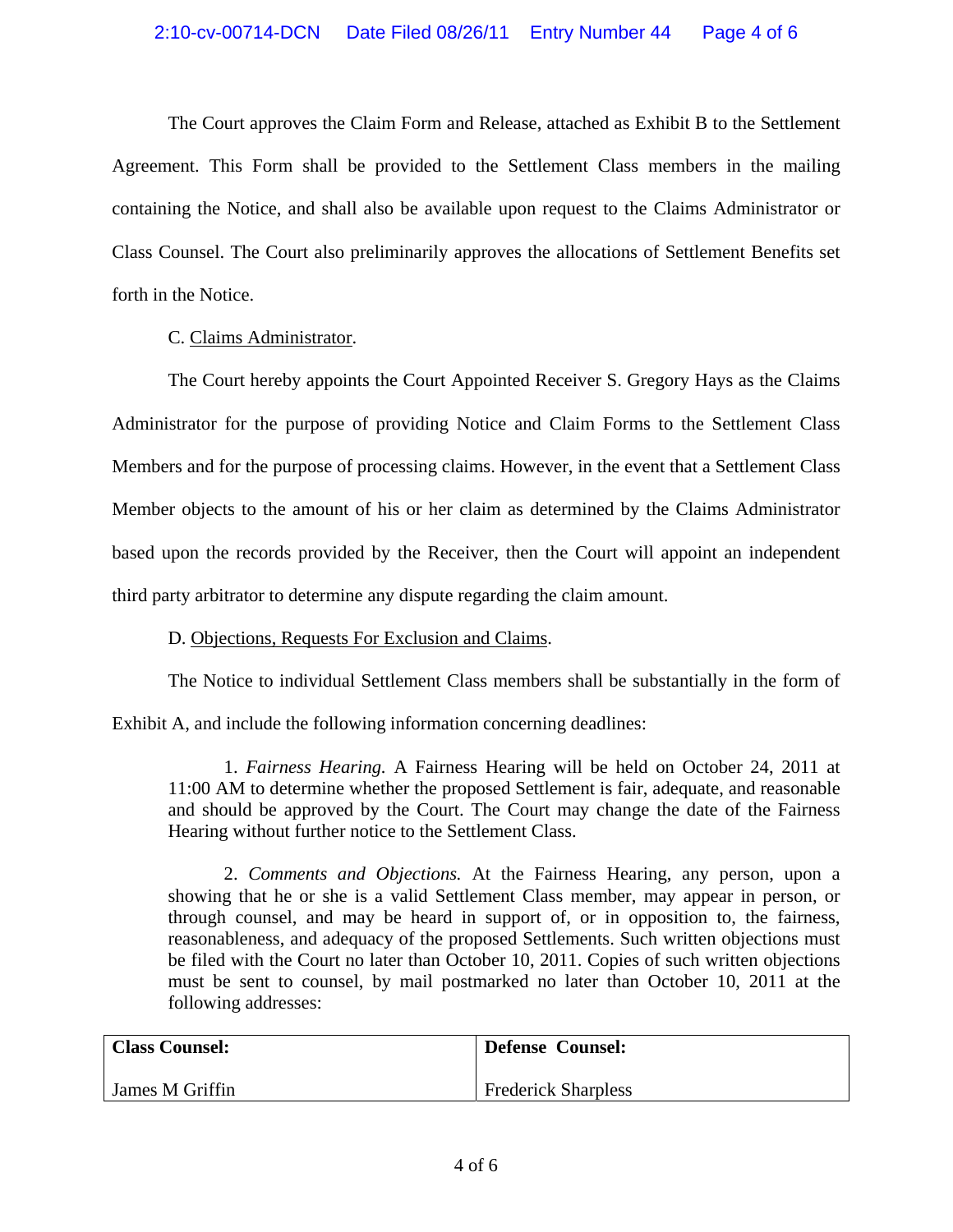| <b>GRIFFIN LLC</b> | SHARPLESS & STAVOLA P.A.                                                                                |
|--------------------|---------------------------------------------------------------------------------------------------------|
| P.O. Box 999       | 200 S Elm St #400                                                                                       |
| Columbia, SC 29202 | Greensboro, NC 27401-2664                                                                               |
|                    | Telephone (336) 333-6400                                                                                |
|                    | Rosen Rosen&Hagood, LLC<br>34 Meeting St # 200<br>Charleston, SC 29401-2271<br>Telephone (843) 577-6726 |

Any Settlement Class member who does not file and serve written comments or objections to the Court by October 10, 2011 shall be deemed to have waived any and all objections and shall be foreclosed from objecting (by appearance or otherwise) to the proposed Settlement.

 Any Settlement Class member may request exclusion by submitting a writing identifying your name and address, and specifically stating "I request Exclusion from the Settlement Class in *Robert Shealy and Joe Ann Brandt on behalf of themselves and all others similarly situated vs. Dixon Hughes, PLLC, Jan Waring-Woods, Christa M. Dunn and Benjamin Newton, Case No. 2:10-CV-0714-DCN"* and by signing the writing. The written request for exclusion must be received by the Claims Administrator S. Gregory Hays, 3343 Peachtree Road, Suite 200, Atlanta, Georgia 30326-1420 on or before October 10, 2011.

All members who do not timely file and serve a request to exclude themselves from the Settlement Class shall be deemed to have waived his or her right to exclude himself or herself from the proposed Settlement and, if it is approved, will be bound by its terms. Any Settlement Class member who excludes himself or herself from the proposed Settlements will no longer be a Settlement Class member, and will no longer be represented by Class Counsel. Any Settlement Class member who is satisfied with the proposed Settlements need not appear at the hearing or submit any comments. Any Settlement Class member may enter an appearance or file objections individually, or through counsel of their choice.

3. *Responses to Objections.* Responses to any objections must be postmarked no later than October 17, 2011.

4. *Claims.* The postmark deadline for filing a Claim under the Settlement Agreement is October 23, 2011.

5. The Court finds that Exhibit A meets these requirements and the requirements of Rules 26(c)(2)(b) and 26(e).